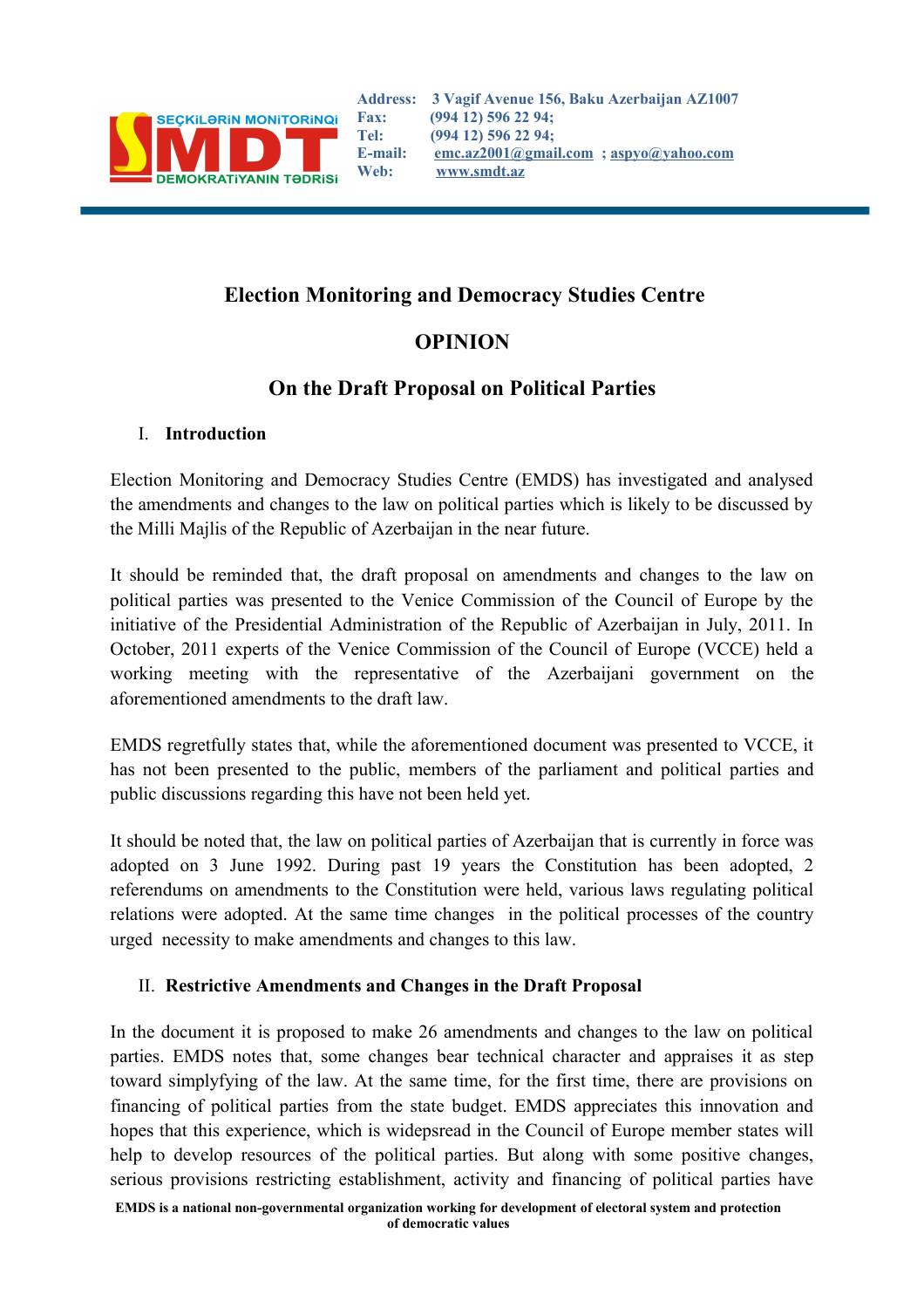been proposed. EMDS has grouped the new amendments and changes as creating concern in the following way:

#### a) **New conditions on establishment and registration of political parties**

The draft law demands membership of at least 5000 citizens for registration of the political party. It should be noted that, in the current law this number is 1000 people. Along with that, the draft proposes presentation of documents, which would confirm a number of members within a month of establishment of party for its registration.

EMDS considers that, the aforementioned amendments on establishment and registration of political parties proposed to the law will create serious difficulties in the process of formation of political parties. Such provisions will restrict citizens' political participation opportunities by creating baseless bureaucratic problems for organization and formation of political parties. In general, the amendments on establishment of political parties proposed in the draft proposal cannot be considered grounded. Because requiring 5000 people instead of 1000 for creating a political party will create limitations, along with making the process of establishment of political parties longer. Other questionable issue is a provision requiring presentation of documents of all members, i.e. copies of either ID documents or membership documents to the relevant executive structure (Ministry of Justice of the Republic of Azerbaijan) in order to register a political party. Such provisions will needlessly increase the work of both members of political parties and relevant executive structures.

#### b) **Restrictions for activity of political parties**

Excluding founding and registration activities, it is prohibited to speak publicly and operate on behalf of unregistered political party or to participate in its activities and organization of its activities in the draft proposal. EMDS considers that, it will create serious restrictions to the activity of political parties on the stage of registration and is directed toward violation of freedom of association of citizens. Because process of creation of a political party, recruitment of members and registration can be prolonged for months and if any obstacle is created for a political party at the stage of registration, this will legally interfere in the process of foundation of a political party. EMDS considers it necessary to remove this provision from the draft proposal considering existence of political discrimination factor in the activity of the Ministry of Justice on registration of legal entities.

EMDS states its concern with respect to provision in the draft proposal stating the following: *"activity of political party can be frozen upon request of relevant executive structure, until adoption of court decision on abolishment of a political party"*. Freezing political party's activity without court proceedings on the action of a political party, which caused complaint, and court finding it guilty for violation of legislation lgesitlation will cause severe violation of right to fair trial and freedom of association.

Also in the draft proposal there are provisions, which are not clear and concrete, which in future will strengthen anti-democratic control of the state over political parties. For example, according to proposed amendments, political parties cannot interfere with the activity of state bodies and officials. But such "interferences" are not defined. EMDS states that, existence of such provisions in the law on political parties might be turned against parties being critical of political situation, especially political power.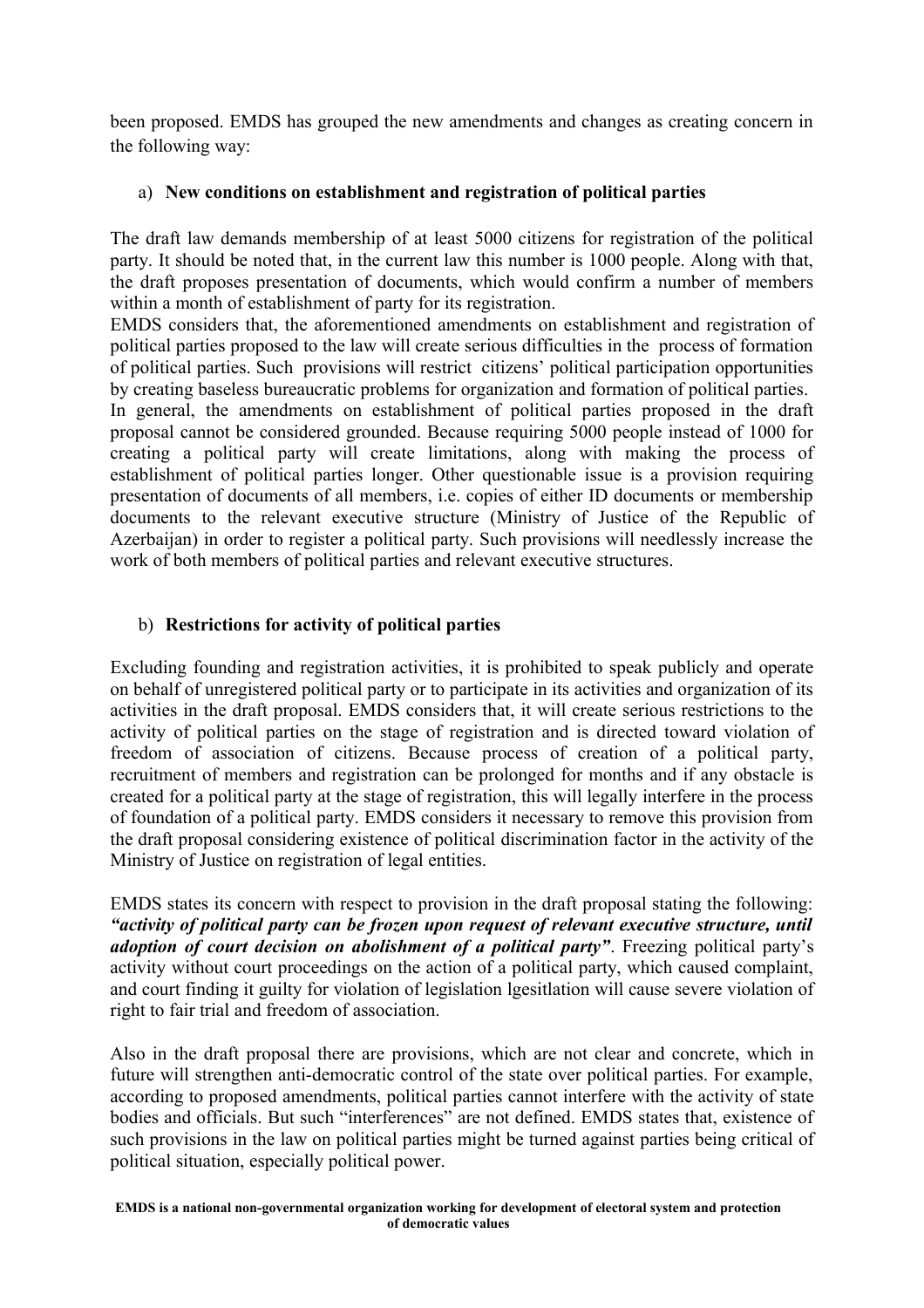Another complex provision in the draft is *"freezing of the activity of political parties, which prevent liquidation of consequences of emergency situations, by the court"* by the court. In that provision "*consequences of emergency situations"* are not defined.

#### c) **Financing of political parties**

EMDS appreciates the idea of financing of political parties from the state budget in the draft proposal. But unfortunately, this opportunity is only applicable to parties, which gained more than 3% of votes at the last parliamentary elections.

EMDS considers that, rules of allocation of financing from the state budget is biased and does not reflect existing socio-political realities and needs. For example, according to the draft, 10% of the allocated funds shall be divided among parties, which had their candidates running and gained at least 3% of valid votes, but did not gain representation in Milli Majlis; 40% among political parties represented in Milli Majlis and 50% proportionally among parties in accordance with their representation in Milli Majlis. Unfortunately, only results of the previous parliamentary elections are mentioned as benchmarks for financing of political parties from the budget. But 3 parliamentary elections held during last 16 years show that, those elections were neither free, democratic, nor fair. Thus, referring to results of elections in financing of political parties cannot be considered fair. The other issue is the fact that it is not based upon 2 parliamentary elections held during last 6 years. It should be reminded that, in 2005 parliamentary elections only 2 political structures (New Azerbaijan Party and Azadliq bloc) got more than 3% of votes (approximately 59000 valid votes), whereas in 2010 only one political party got more than 3% of votes (approximately 73000 valid votes) – New Azerbaijan Party. As one can see, suggestion on the minimum level for state funding of political parties, i.e. clause on getting at least 3% of valid votes in the parliamentary elections does not reflect existing political realities and cannot be considered fair.

The draft proposal prohibits donations, which are given to political parties with a purpose of gaining economic and political benefits. As a result, obstacles can emerge for political parties, which are not financed by the state budget, to get financed by donations. According to new amendment personal donations cannot be given for the purpose of political benefits. Whereas in reality, political parties traditionally rely on social groups for political benefits and try to get confidence of one or many social groups, including financial support.

The provision, which causes concern, is making the donation givers subject to severe rules. For example, according to the draft law, physical and legal entity giving donations cannot be anonymous and should present citizen information (for physical bodies); tax and bank information (for legal entities). EMDS considers that, anonymous donations of physical bodies cannot be prohibited and that, rules on charity can be valid for financing of political parties as well.

In the draft proposal it is mentioned that, a donation shall be done through transfer to a bank account of a political party. This provision is a huge obstacle for operation of an unregistered political party. Unregistered political party cannot open a bank account, since it does not have a status of legal entity and thus, if party is not registered, it cannot get donations for a long time.